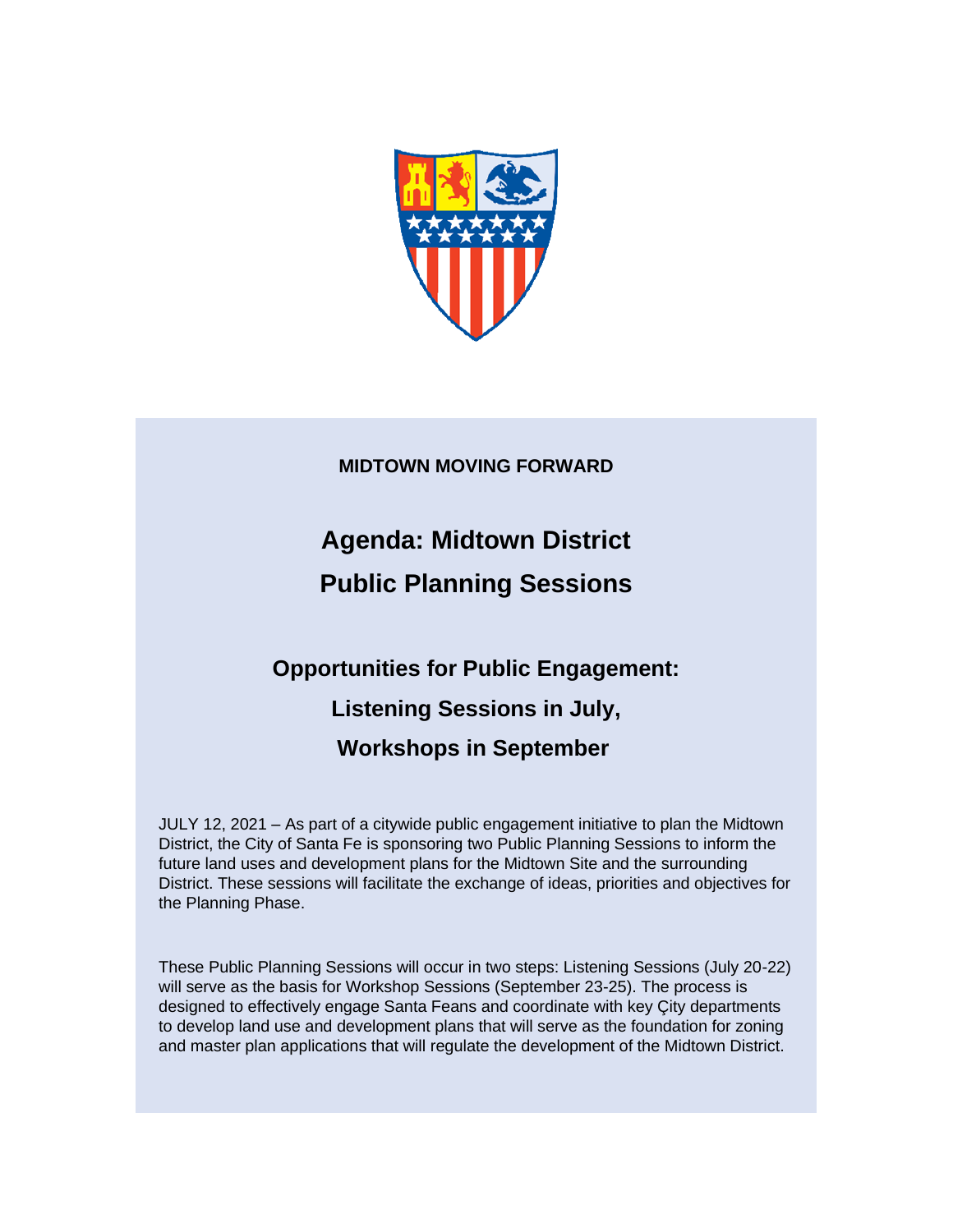The required applications are scheduled to be submitted in early 2022 to the City Land Use Department, Planning Commission, City Council and Advisory Committees, and to the Governing Body for review, hearings, and approval in late summer 2022.

Through ongoing public engagement events and activities sponsored by the City and facilitated by its public engagement consultant team, UNM Design & Planning Assistance Center, and local community non-profit organizations, a Community Development Plan will be created that will include policies, priorities, and strategies for ensuring that public objectives are achieved as development plans are implemented. A variety of methods, opportunities, and access will be available to include all Santa Fe voices in creating an equitable and sustainable Midtown District.

This phase of planning builds on the Midtown Planning Guidelines, approved by [Resolution](https://r20.rs6.net/tn.jsp?f=001MjfH1saDlZ8Z8QM07FsL2qpoxOdySSdEc8W1ckj0TqGynh-4-U6K4DCirHATIvKW-WVDmLNI_vN0MG13AODw0-QsiTm-ZoyrTI1HPZt_pFeorCXyzRBDWbrzhBx1dn2oFC0pJzEmfWs3aXHIxjj6WPyKbISrobzeGYi4PGX6Ws48CbpWJdeJnbzqt9S_kQWd&c=yd3D2ke2yjbl_zUmVtuFJNZtoGrGNKp4GgPGY0jLrOSfjhA88Al3ug==&ch=xGPTKlpXD3_AoBVwsE16AGR696Enjim1SUvox4KijqvQn3J0jL7Wow==) in 2018. The July and September Sessions, plus the public engagement events, are ongoing opportunities to learn about and discuss various development topics, such as:

- How will the Midtown Site be connected to adjacent neighborhoods and commercial areas to create a new city center?
- What kinds of public open spaces can and should be in Midtown?
- How will existing buildings be incorporated and reused?
- Where and what kinds of new housing can be accommodated?
- What type of commercial development is possible to generate new jobs and career paths?
- What green building and environmentally responsible site planning strategies can be implemented at the Midtown Site?
- How can the land be reused to create a place that is truly Santa Fe in recognition of its culture, people and history?

## **Midtown District Public Planning Session 1**

#### **Listening Sessions – July 20-22**

The July Listening Sessions begin on Tuesday, July 20, with the City's planning team engaging in focused conversations with key City department staff to gather specific technical information.

The Wednesday and Thursday (July 21 and 22) sessions include conversations with industry leaders and residents who will dig into land use and development issues. These are all-day sessions.

On Wednesday, July 21, the City's planning team will host an evening session that begins with a Midtown Site tour so participants can visualize and understand the site, followed by a public working session and presentation.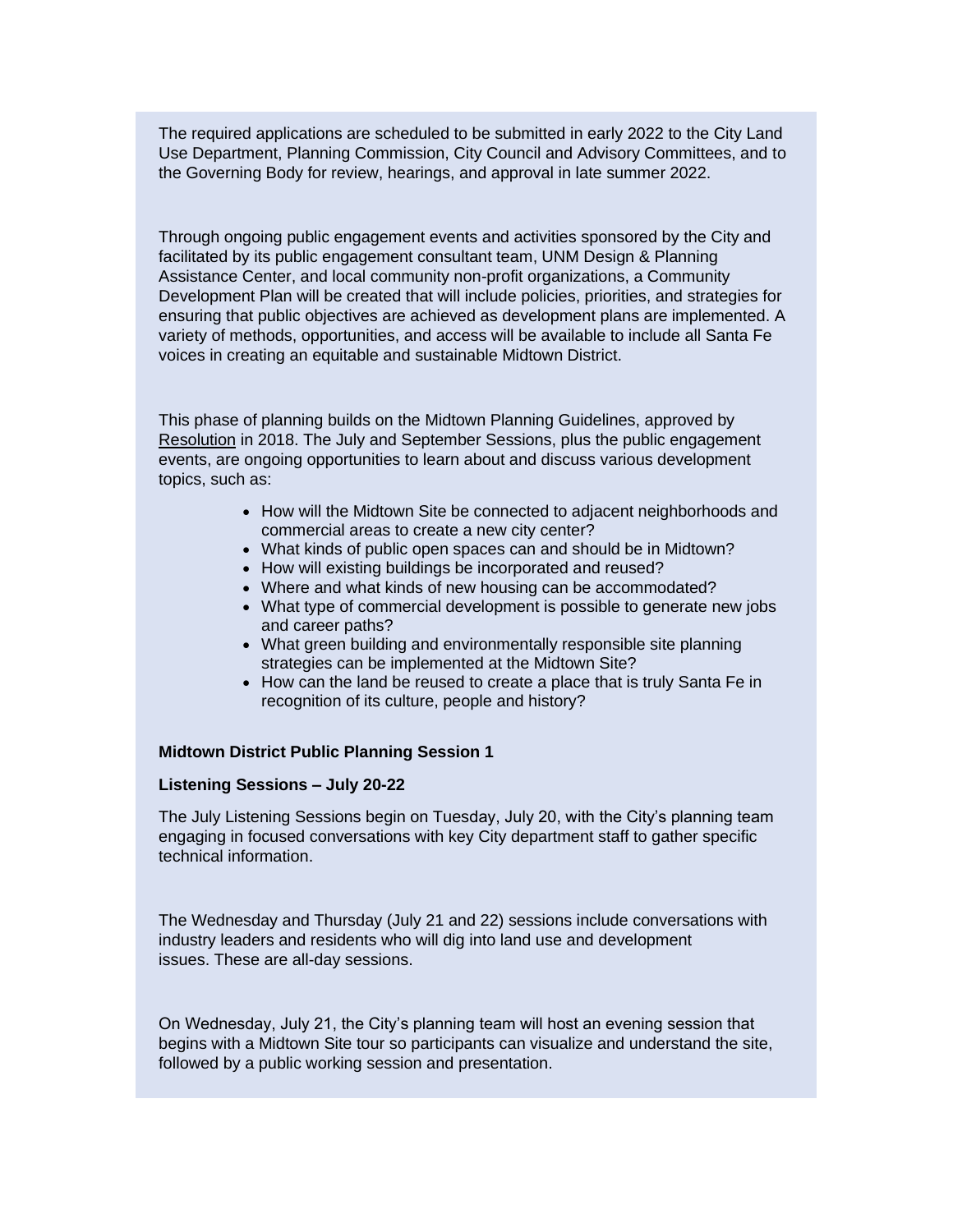The Public Planning Sessions will be facilitated by the City's planning team and structured to encourage interactions with a site model, presentation boards, and planners in an open studio to share ideas, aspirations, and priorities for the future of the Midtown District. Translators and light refreshments will be provided.

The public, stakeholders, and media are invited to attend.

**Registration** [here](https://r20.rs6.net/tn.jsp?f=001MjfH1saDlZ8Z8QM07FsL2qpoxOdySSdEc8W1ckj0TqGynh-4-U6K4DCirHATIvKWTHAs1rld0CkepJaiR0Ch6YEKltk8C-SYctWtCL44n4RKSZ4A33GxfzfXBJEqpEL2NMTnOCvXx-ANrKDk5VGDYMQ_v8un16vuJa3WQ7IGyS3vcUZky__27PI5onGKoL62ScmCWSpspT5wF9nz97Bve2msq-qLSE68Q3sAWRf32uqUvpX5FhJOkzYwXcQb89h0&c=yd3D2ke2yjbl_zUmVtuFJNZtoGrGNKp4GgPGY0jLrOSfjhA88Al3ug==&ch=xGPTKlpXD3_AoBVwsE16AGR696Enjim1SUvox4KijqvQn3J0jL7Wow==) is preferred but not required.

#### **July 21**

**Daytime Session:** 9:00 a.m.–12 p.m. and 1 p.m.–4:00 p.m.

**Where**: Community Convention Center Nambe Room, 201 W. Marcy Street, Santa Fe. Parking at [119 South Federal Place](https://r20.rs6.net/tn.jsp?f=001MjfH1saDlZ8Z8QM07FsL2qpoxOdySSdEc8W1ckj0TqGynh-4-U6K4DCirHATIvKWxyYb8w5VmNkrk2w7G5o-QRXfWODd10oXecIXAW72LLJjroPpHh2NaZlnjveOEsDqd4gzjrJqcLP6lRzb04_B939t_TQ-W4ZiFepUy1Iy02By1w7ZS8fvMAT-WikcvT7Dl3aFieX47c3euDu_40CK6gdEjyDJn8A-JDSptOmoXZYxWZlhxghGUWh2fXIKYG1nmKGA2QAC08pOWYcrT6n3caAteqmnjKsZNVhq_6T5QGHghICCEgI5qPJWR7-vAEU3i0-kYw1XZFelVimHlRb7JXfWInGKWf5yFnti0CZQSBLPcJrpktc1tsuyQjDB17Sc9eEVokwVCgYtPhCCOd4pG9TRgeOQzUit-HUIt__n6Qc8PjRkdQWg7nWk7T7xZpf-54qnFjOK8j4Af1DgbQ_8v7hfoafQgLHXjP4sru93EVrFK9OfPOKjLbD12zFPeqGWg8ghHc-yaYlwGSTDDNQNbTQeCCTSFG_hixJ3QcAKGfa6L7No67McYvi5B_pohRaWVKfokDCLN5B3S_veH-lLTCkzt-7FoaoycobUFuHquAmoPDhZ0vAcsVkaIVK2v_KMPXkZKgpQQdKbEq9IwdUQsqtRtl3Dp3vaf9YReSv-w8WQGFvlIbKk0WwqNnjz8Oh6dTM9WD1GMaqQVDKfbQCYKqx2iJ6ZLIqa401-4R4Q5Do4-8AHkli5LaEdqTGaFILiB73sHdTrDY93YGDfQ5Qx43iB1o80R9KpySTxjbTSV-fbHCfh2_uxHKjYlNz5-6t0ffRtICSl1BhykIB1ErChnH9I9S_HwX20W4DrfjQn2RcbMVbeVwD-LPmGQUIcY8KuCbZfeOlQNfuRFkATIkAUO4A-HO1yFmeV9UzYJpJs59Zd2TjQvJdmTv2LzvnZD6nxyV4B92_K6zBb6DraxfbOR_DAk93WoLPXcTTE9LGko7VA17eVzHTdfpO24Zz7IlIw40X-g-85T7_nggokWuUQCJTxPV5NEMI-voeZl7sz8w8Dbq3N_6lcOKUO5RJl7nlzZPUaLXGTIbLDRZvc4pFk1uA3wbZ-N5UgL1VQjltrIqafwVxQMrlv4FwOPsG_6K7cNPCOYi3RIR210J5Lbys1d33rPvlS_KDFRQjcGduPRj6D_auc-2d5_hSpsXSpwLWUTgObTjy-9wo-CxlSa7B7MyS934COiME2uU8vV6P_y6N2ZThwqxbdjQyVKfpuAwpZNA8ROKcSB1MdWk142q0sOIg5GULnIO4H92RPZK6o7SMazZd4X4zB0Imf65tkn16Dv2T9zMCtA877OyrJpoWRw0nC2Hr1EMBf&c=yd3D2ke2yjbl_zUmVtuFJNZtoGrGNKp4GgPGY0jLrOSfjhA88Al3ug==&ch=xGPTKlpXD3_AoBVwsE16AGR696Enjim1SUvox4KijqvQn3J0jL7Wow==) .

**Evening Session**: 5:00 p.m. – 6:00 p.m. (Site Walk) and 6:00 p.m. – 8:00 p.m. (Workshop and Presentation)

**Where**: Midtown Site, 1600 St. Michaels Drive, Santa Fe, Building location to be determined.

#### **July 22**

**Daytime Session**: 9:00 am – 12:00 p.m.

**Where:** Community Convention Center Nambe Room, 201 W. Marcy Street , Santa Fe. Parking at [119 South Federal Place.](https://r20.rs6.net/tn.jsp?f=001MjfH1saDlZ8Z8QM07FsL2qpoxOdySSdEc8W1ckj0TqGynh-4-U6K4DCirHATIvKWxyYb8w5VmNkrk2w7G5o-QRXfWODd10oXecIXAW72LLJjroPpHh2NaZlnjveOEsDqd4gzjrJqcLP6lRzb04_B939t_TQ-W4ZiFepUy1Iy02By1w7ZS8fvMAT-WikcvT7Dl3aFieX47c3euDu_40CK6gdEjyDJn8A-JDSptOmoXZYxWZlhxghGUWh2fXIKYG1nmKGA2QAC08pOWYcrT6n3caAteqmnjKsZNVhq_6T5QGHghICCEgI5qPJWR7-vAEU3i0-kYw1XZFelVimHlRb7JXfWInGKWf5yFnti0CZQSBLPcJrpktc1tsuyQjDB17Sc9eEVokwVCgYtPhCCOd4pG9TRgeOQzUit-HUIt__n6Qc8PjRkdQWg7nWk7T7xZpf-54qnFjOK8j4Af1DgbQ_8v7hfoafQgLHXjP4sru93EVrFK9OfPOKjLbD12zFPeqGWg8ghHc-yaYlwGSTDDNQNbTQeCCTSFG_hixJ3QcAKGfa6L7No67McYvi5B_pohRaWVKfokDCLN5B3S_veH-lLTCkzt-7FoaoycobUFuHquAmoPDhZ0vAcsVkaIVK2v_KMPXkZKgpQQdKbEq9IwdUQsqtRtl3Dp3vaf9YReSv-w8WQGFvlIbKk0WwqNnjz8Oh6dTM9WD1GMaqQVDKfbQCYKqx2iJ6ZLIqa401-4R4Q5Do4-8AHkli5LaEdqTGaFILiB73sHdTrDY93YGDfQ5Qx43iB1o80R9KpySTxjbTSV-fbHCfh2_uxHKjYlNz5-6t0ffRtICSl1BhykIB1ErChnH9I9S_HwX20W4DrfjQn2RcbMVbeVwD-LPmGQUIcY8KuCbZfeOlQNfuRFkATIkAUO4A-HO1yFmeV9UzYJpJs59Zd2TjQvJdmTv2LzvnZD6nxyV4B92_K6zBb6DraxfbOR_DAk93WoLPXcTTE9LGko7VA17eVzHTdfpO24Zz7IlIw40X-g-85T7_nggokWuUQCJTxPV5NEMI-voeZl7sz8w8Dbq3N_6lcOKUO5RJl7nlzZPUaLXGTIbLDRZvc4pFk1uA3wbZ-N5UgL1VQjltrIqafwVxQMrlv4FwOPsG_6K7cNPCOYi3RIR210J5Lbys1d33rPvlS_KDFRQjcGduPRj6D_auc-2d5_hSpsXSpwLWUTgObTjy-9wo-CxlSa7B7MyS934COiME2uU8vV6P_y6N2ZThwqxbdjQyVKfpuAwpZNA8ROKcSB1MdWk142q0sOIg5GULnIO4H92RPZK6o7SMazZd4X4zB0Imf65tkn16Dv2T9zMCtA877OyrJpoWRw0nC2Hr1EMBf&c=yd3D2ke2yjbl_zUmVtuFJNZtoGrGNKp4GgPGY0jLrOSfjhA88Al3ug==&ch=xGPTKlpXD3_AoBVwsE16AGR696Enjim1SUvox4KijqvQn3J0jL7Wow==)

**Note:** Local public health orders and guidelines will be observed.

**Information:** [MidtownDistrictSantaFe.com](https://r20.rs6.net/tn.jsp?f=001MjfH1saDlZ8Z8QM07FsL2qpoxOdySSdEc8W1ckj0TqGynh-4-U6K4DCirHATIvKWvvrsjfdN4sC8S9GSHJvbBpdBZZu1NvtU6RyXTO8Ohz2W36u0puiZiAyYAgf5sjnkxIlvuHv2ZWLtf9ZS1qHqSJTmfGm8msFNKG3KR9b1TugihuIBhWVNOzdZodQfrAD2jE8Cl6E0TPomC4YYv7cIigiJn3LIynfpWKMNDeHQDW8-ORHqCU8Rwd8qXe5owpfbokp-muicDHosP1FsEYlDB7IRxgzc_GM7XI-HIKgUFtSOzBF4R8YZdmCKVBrxwE1cEF989VIdnLzMPW-AAAO7iu7UjkXwsFbLEYkk8rM2GdndsUmEmd-VhozN9_HFLdyc1LRdC_BYHB95Pe7IvP9AW21Hls7tmISJ4iiHCRp5gSBD5mol8E6IXjCWW6MXfqKrJYQLoVNrUSl1KQEBABeuRQ1QrozceoH5DGu_PFVlDaKLz-PfG0VeRNq0umtvrQj1Y7vd25ugMPMWSEaexRZfM-qS1opPD18cwzepPeUZKrefg7gudWKkjNr49OfK-Mpwy1qhYdJgfgLjpigQf2QRlenyUraUekOoZO2ZHgU62qVpqdxHFC_8lk5ppuGf9kjQXkS4OsxA1tQDh5eWdLOsMIGWD1cgBnQPqflkyj8LtGjvV4zdklkzJhgLRldr6FZ7ZUkK6ZYkn3hAXwT2dscxig==&c=yd3D2ke2yjbl_zUmVtuFJNZtoGrGNKp4GgPGY0jLrOSfjhA88Al3ug==&ch=xGPTKlpXD3_AoBVwsE16AGR696Enjim1SUvox4KijqvQn3J0jL7Wow==) 

### **Midtown District Public Planning Session 2**

### **Workshop Sessions – September 23, 24, 25**

The Workshops will include discussions, meetings, presentations, and open studios that will enable participants to interact with planners, as land use and development plans begin to unfold. These plans will be the basis of zoning and master plan applications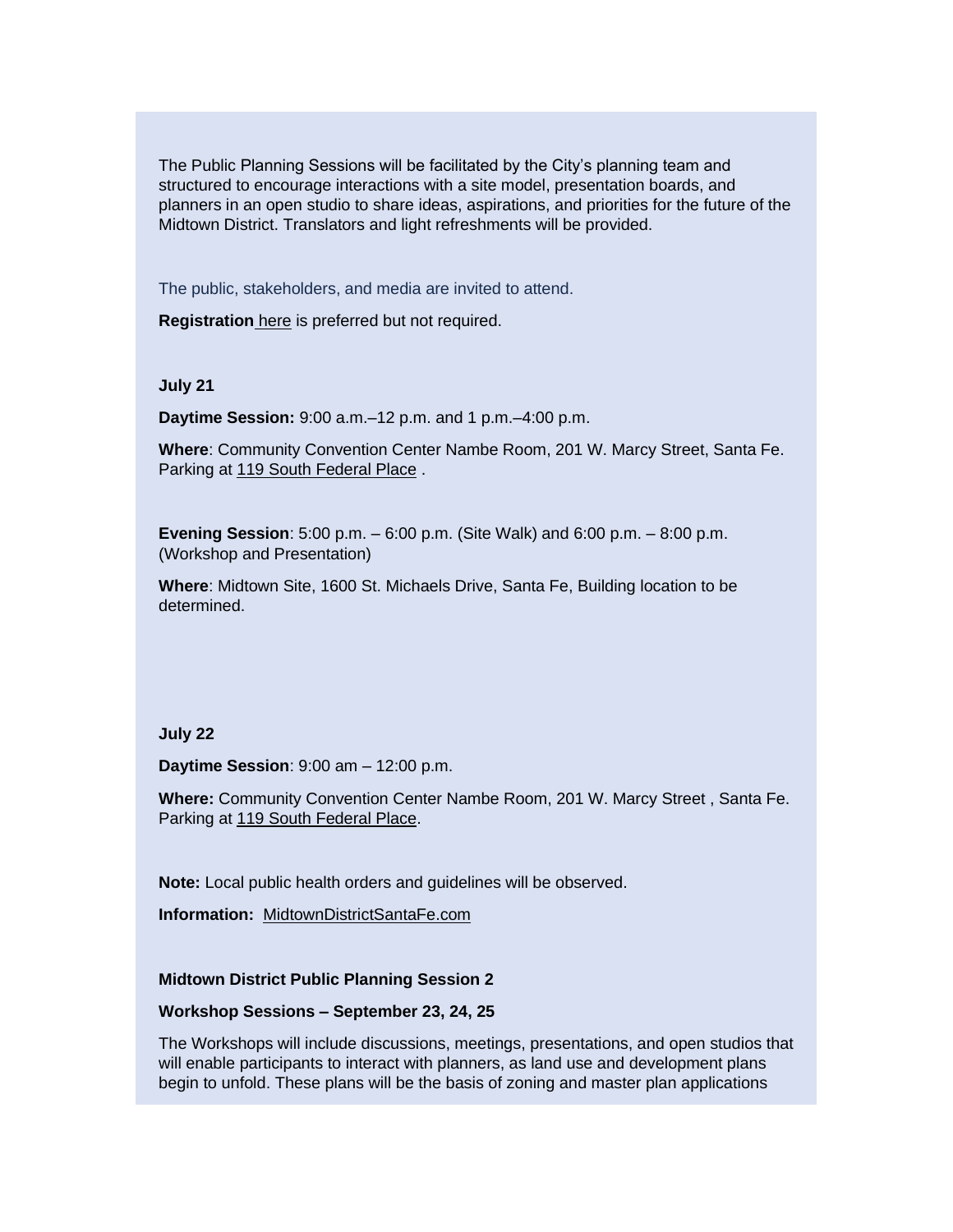that will require regulatory public reviews, hearings, and comment periods that conclude with approvals by the Planning Commission and Governing Body.

**When:** September 23 - 25 (Thursday-Saturday) **Daytime Sessions:** 9:00 a.m. - 4:00 p.m. at Convention Center **Evening Sessions:** 6:00 p.m. - 8:00 p.m. at Midtown Site **Presentation:** Saturday, 10:00 – Noon at Midtown Site

**Invited:** Members of the Public and the Media.

**Note:** Local public health orders and guidelines will be observed.

**Information:** [MidtownDistrictSantaFe.com](https://r20.rs6.net/tn.jsp?f=001MjfH1saDlZ8Z8QM07FsL2qpoxOdySSdEc8W1ckj0TqGynh-4-U6K4DCirHATIvKWOPBqvq6zJpTXWC1eIQGp9AXD_awsbw-alVFq2QwcNuAKnFp7QUbtbCysfvFl6xjHxfl7XVfRtmb1Fm4wJVlOZKGIFL5tp_mclHzFuAaicMHKS1ieMaQWIukUfj8gA9Im4BWG9EBbRVd9Y8cCOpwdwkgpEI4nr50B0hUyqz-imlufHqTcmc_RT-F8qhL87JO8FSZn_Zbl1phtRIL_XiKU2DtunIMma0xR-gd4m2JP5FF3YzHVt8XkI_kqlpUSysBl4aUCSwiXjQBIWFqo66M20krOdQFZ2Wgg5YuUcRhQHksodfZbsNfsiuOq_8tDbSmQkAhlOH9rUKRE668kDFPFui7dqmeMnD9MNc_d8ytB0LH7cgqcXnZP06A94eFI0ATjlFIGpeQYHFj2uByO5rNLxrVj133M5LG6nUmX-jmwILgipn4O2OFL8p1isT0MLROmk4Xi9bTgFJ2lhFbnbmi8Eh6awJiZPaAIBbakQq6if46wOtvjyBqWnHj96_OoHtpc5LC1c07Lqj0787R_TQgaHr05-_FO_jWigizmSxH53BYPyuES3LSdUOLvAog89cfGFAJ7YL2Nu7hS3xOGJ3qpXAnATuqMHpr-ypFDGrBLZAGb5-HdZu1iTVaPqdMRhr9vXSEWSZewtFM=&c=yd3D2ke2yjbl_zUmVtuFJNZtoGrGNKp4GgPGY0jLrOSfjhA88Al3ug==&ch=xGPTKlpXD3_AoBVwsE16AGR696Enjim1SUvox4KijqvQn3J0jL7Wow==)

**Mayor Alan Webber encourages the public to participate:** "The Midtown District is the geographic heart of the city and the Public Planning sessions will literally give residents the opportunity to participate in shaping the landscape of Santa Fe for decades to come. I invite and urge residents to participate in these sessions to listen, learn and share their own ideas and aspirations for the development of the Midtown Site and its neighborhood."

**Rich Brown, Community and Economic Development Director describes the process:** "The summer listening sessions will help shape the September workshops that will give greater depth and detail to the 2018 Midtown Planning Guidelines the public initially determined were uses and values for creating the future Midtown District."

## **Midtown District Plans**

**Land Use Plan:** Identifies the types of uses that can and cannot be developed within the Midtown District. The Land Use Plan will be the basis for a regulatory zoning application.

**Development Plan:** Establishes the block, parcel, circulation, open space, and building patterns within the Midtown District. The Development Plan will be the basis for a regulatory master plan.